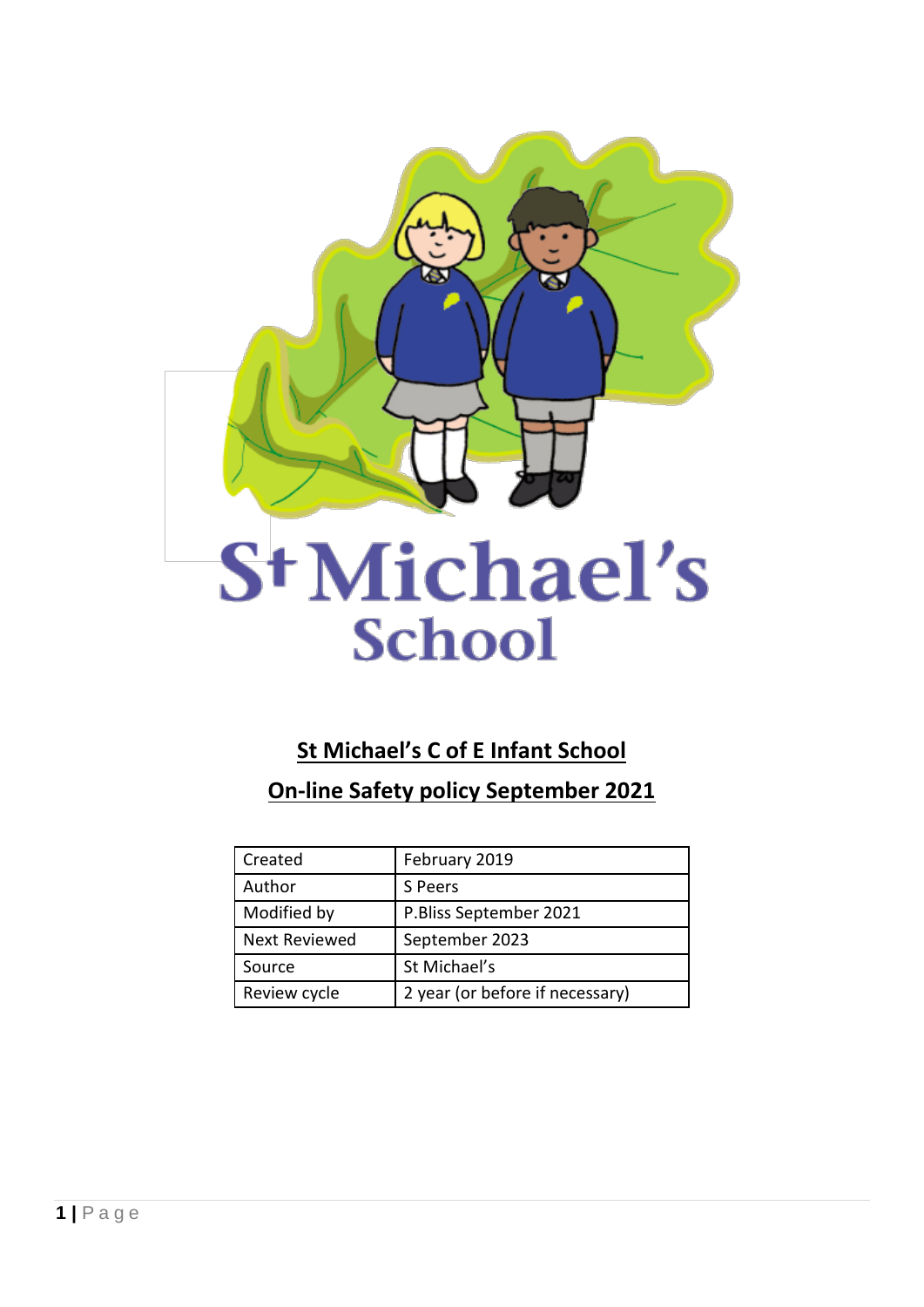# **Writing and reviewing the On-line Safety policy**

The On-line Safety Policy is a part of the school's safeguarding provision and also relates to other school policies.

- The On-line Safety leader is Nicola Cleather, supported by Gayle Priestley CEOP trained, January 2017 (in our partner school).
- $\triangleright$  Our On-line Safety Policy has been written by the school, building on best practice and government guidance. It has been agreed by the teachers and approved by governors.
- $\triangleright$  The On-line Safety Policy and its implementation will be reviewed annually, in September.
- $\triangleright$  This policy is in line with Keeping Children Safe in Education September 2021

*'All staff should be aware that technology is a significant component in many safeguarding and wellbeing issues. Children are at risk of abuse online as well as face to face. In many cases abuse will take place concurrently via online channels and in daily life. Children can also abuse their peers online, this can take the form of abusive, harassing, and misogynistic messages, the nonconsensual sharing of indecent images, especially around chat groups, and the sharing of abusive images and pornography, to those who do not want to receive such content.' (KCSIE September 2021, pg. 11)*

# **Teaching and learning**

#### **Why Internet and digital communications are important**

- $\triangleright$  The Internet is an essential element in 21st century life for education, business and social interaction. The school has a duty to provide the pupils with quality Internet access as part of their learning experience.
- Internet use is a part of the statutory 2013 curriculum and a necessary tool for staff and pupils.
- $\triangleright$  A diverse cross-curricular range of high quality material can be accessed via the internet to inspire and support children's learning.

#### **Internet use will enhance learning**

- $\triangleright$  The school Internet access includes filtering appropriate to the age of pupils.
- $\triangleright$  Pupils will be taught what Internet use is acceptable and what is not and given clear objectives for Internet use.
- $\triangleright$  Pupils will be educated in the effective use of the Internet in research, including the skills of knowledge location, retrieval and evaluation.
- $\triangleright$  Pupils will be shown how to publish and present information appropriately to a wider audience.

#### **Pupils will be taught how to evaluate Internet content**

- $\triangleright$  The school will seek to ensure that the use of Internet derived materials by staff and by pupils complies with copyright law.
- $\triangleright$  Pupils should be taught to be critically aware of the materials they read and shown how to validate information before accepting its accuracy.
- $\triangleright$  Pupils will be told to report unpleasant Internet content by telling a teacher if in school or a parent/guardian if at home.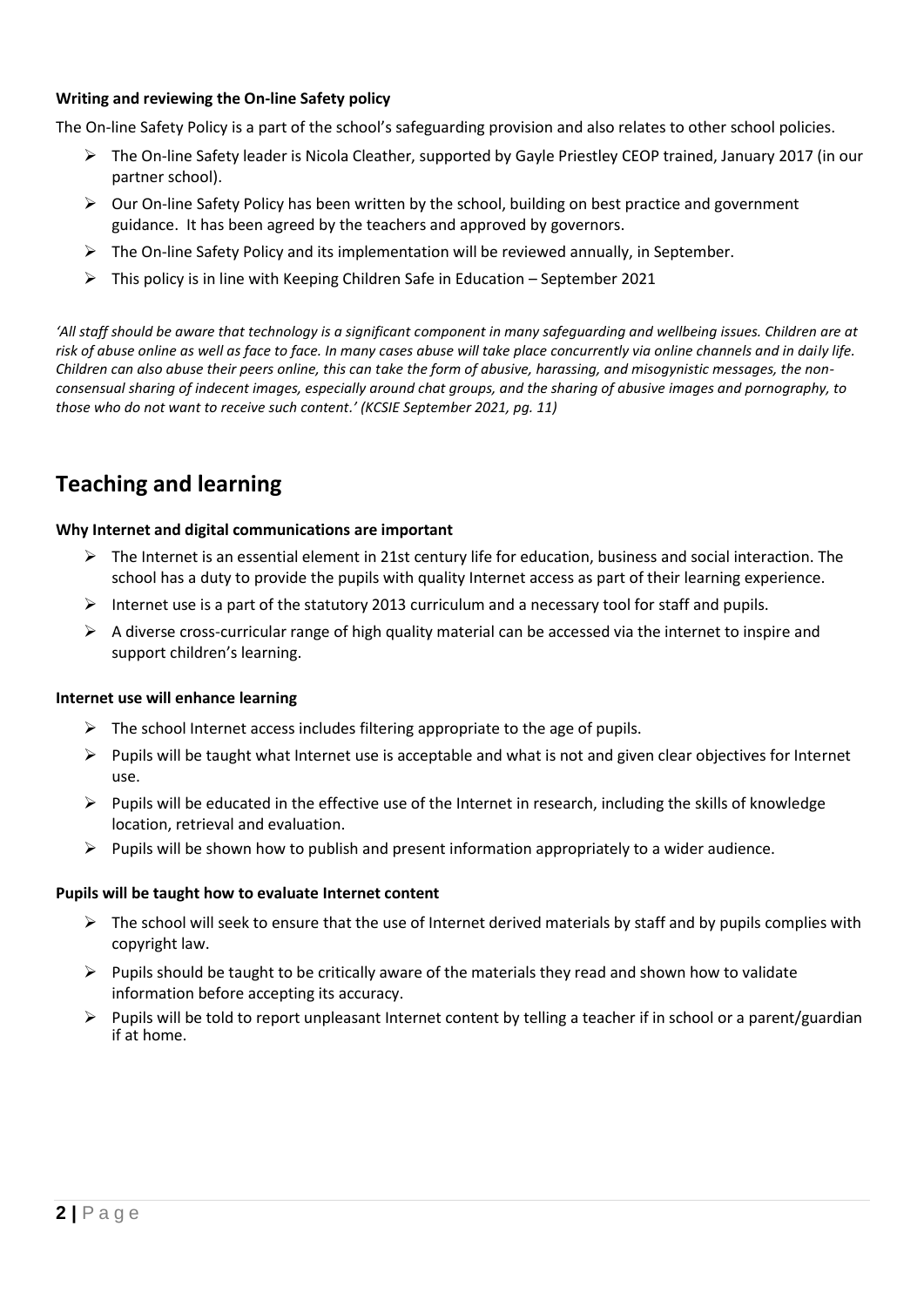# **Managing Internet Access**

# **Information system security**

- $\triangleright$  School ICT systems security will be reviewed regularly.
- $\triangleright$  Virus protection will be updated regularly.

# **E-mail**

- $\triangleright$  Pupils and staff may only use approved e-mail accounts on the school system.
- $\triangleright$  Staff are to avoid opening and sending personal e-mails at school.
- ▶ In the Foundation Stage, Year 1 and generally in Year 2, e-mails will only be sent and received in a whole class scenario.
- $\triangleright$  If Year 2 pupils do participate in individual correspondence by e-mail they will be directly supervised or the e-mail will be checked before being sent.
- $\triangleright$  Pupils will be taught that if inappropriate e-mails have been received at school or home an adult must be informed.
- $\triangleright$  Pupils are taught to not reveal personal details, theirs or others, in e-mail/social media/ on-line communication.
- $\triangleright$  Pupils are taught to never arrange to meet anyone without specific permission.
- $\triangleright$  Incoming e-mail should be treated as suspicious and attachments not opened unless the author is known.

# **Published content and the school web site**

- $\triangleright$  The contact details on the Web site are the school address, e-mail and telephone number. Staff or pupils personal information will not be published.
- $\triangleright$  The Head of School/Executive Head will take overall editorial responsibility and ensure that content is accurate and appropriate.

# **Publishing pupil's images and work**

- $\triangleright$  Pupils' names will be avoided on the website, as appropriate, particularly in association with photographs.
- $\triangleright$  Parents are informed of the school policy on image taking and publishing, both on school and independent electronic repositories.
- $\triangleright$  When children start at the school the parents are sent an electronic permission form to be signed and returned before photographs maybe shown/published on the school website/in the local newspaper.

# **Social networking and learning platforms**

- $\triangleright$  The school do not currently use a learning platform
- $\triangleright$  Pupils will be advised never to give out personal details of any kind which may identify them or their location on any social network site or learning platform
- $\triangleright$  Pupils will be taught not to place personal photos on any social network space or learning platform
- $\triangleright$  Pupils and parents will be advised that the use of social network spaces outside school brings a range of dangers for pupils
- $\triangleright$  Our infant pupils will not be expected to access any social networking sites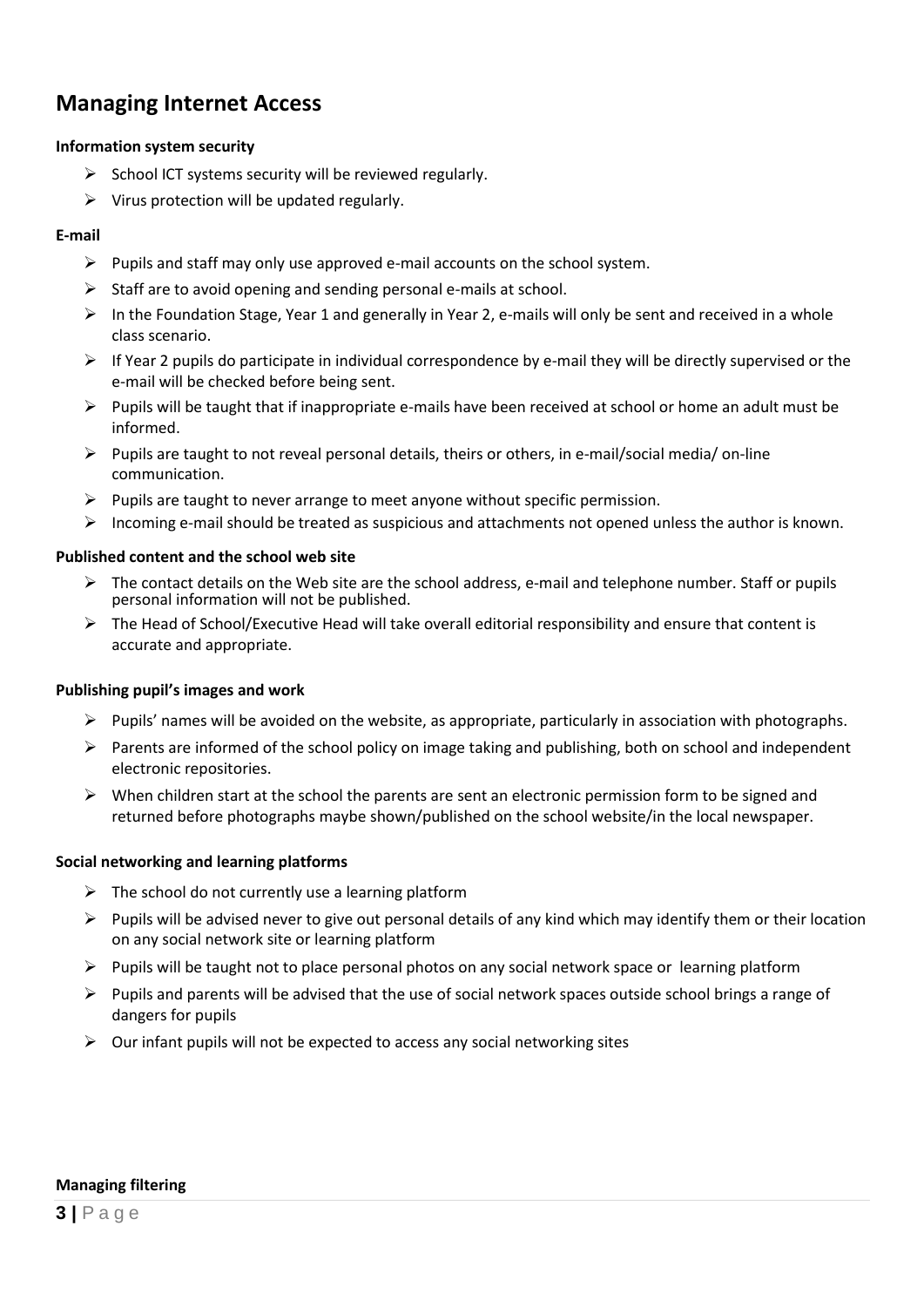- $\triangleright$  The school will work in partnership with I-Boss to ensure systems to protect pupils are reviewed and improved.
- $\triangleright$  If staff or pupils come across unsuitable on-line materials, the site must be reported to the On-line Safety Leader who will seek support from her CEOP trained colleague if necessary
- $\triangleright$  The school leaders will ensure that regular checks are made to ensure that the filtering methods selected are appropriate, effective and reasonable.

#### **Managing emerging technologies**

- $\triangleright$  Emerging technologies will be examined for educational benefit and a risk assessment will be carried out before use in school is allowed
- $\triangleright$  Pupils are not allowed mobile phones in school
- Games machines including the Nintendo D.S., Sony PlayStation, Microsoft Xbox and others are not allowed in school

#### **Protecting personal data**

 $\triangleright$  Personal data will be recorded, processed, transferred and made available according to the Data Protection Act 2018

# **Policy Decisions**

#### **Authorising Internet access**

- $\triangleright$  All staff must read and sign the 'Acceptable Use Policy' before using any school ICT resource.
- $\triangleright$  The school will maintain a current record of all staff and pupils who are granted access to school ICT systems.
- **Access to the Internet will be by adult demonstration with supervised access to specific, approved on-line materials only due to the age of our infant children**
- Any person not directly employed by the school will also be asked to sign an 'acceptable use policy' before being allowed to access the internet

# **Assessing risks**

- $\triangleright$  The school will take all reasonable precautions to prevent access to inappropriate material. However, due to the international scale and linked Internet content, it is not possible to guarantee that unsuitable material will never appear on a school computer. Neither the school nor SCC can accept liability for the material accessed, or any consequences of Internet access.
- $\triangleright$  The school will audit ICT use to establish if the On-line Safety policy is adequate and that the implementation of the On-line Safety policy is appropriate and effective.

# **Handling On-line Safety complaints**

- $\triangleright$  Any complaint about staff or children's misuse of the internet must be referred to the Head of School
- $\triangleright$  Complaints of a child protection nature must be dealt with in accordance with school safeguarding and child protection policy
- $\triangleright$  Pupils and parents will be informed of the school's normal complaints procedure

#### **Community use of the Internet**